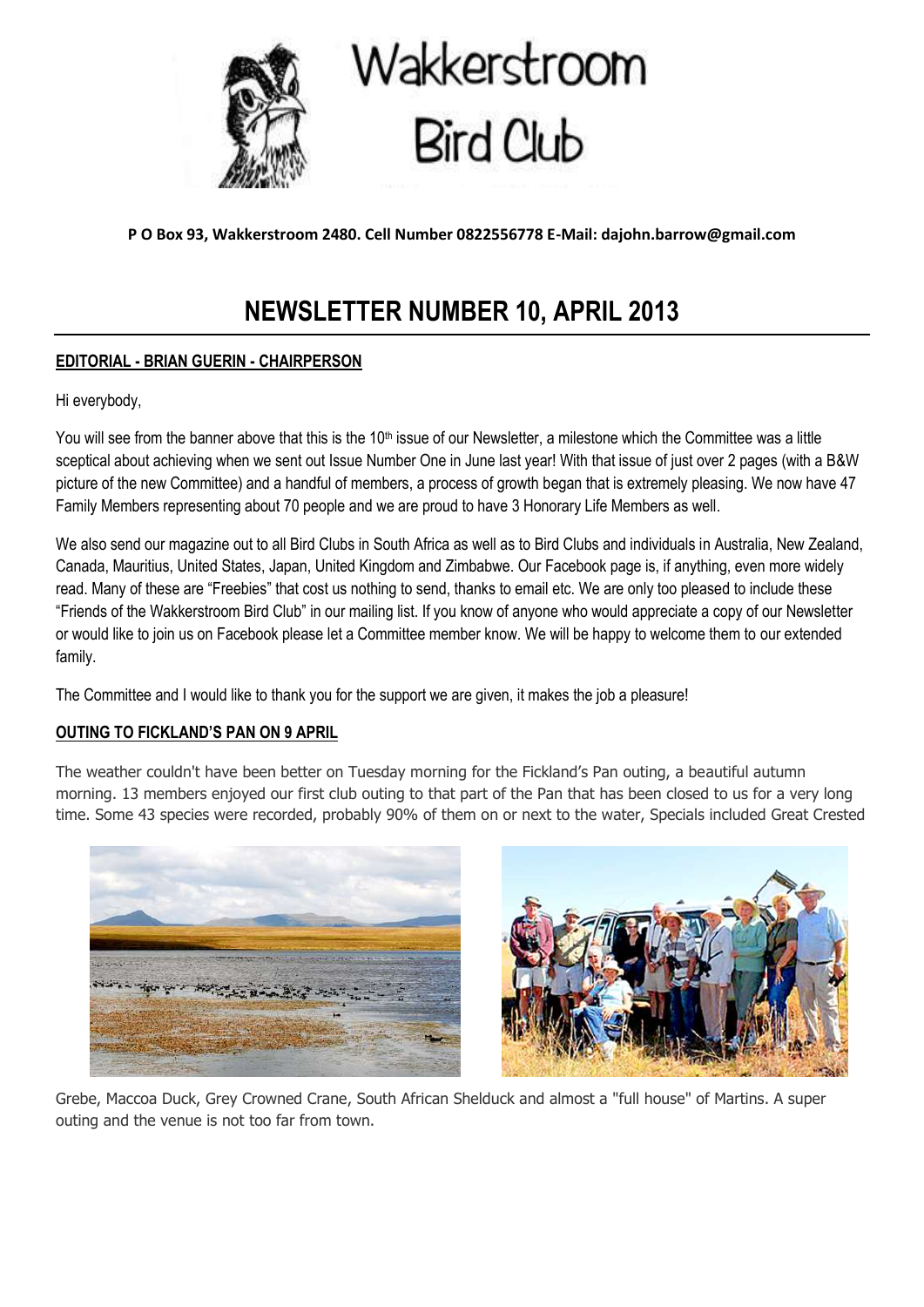#### **HOUSE SPARROWS**

There was an interesting note posted on SABirdnet recently by Stan Madden. He has noticed that there are no House Sparrows in his garden in Dunnottar near Springs and none in the nearby Marievale Reserve, a previously common bird. There are lots of Cape Sparrows and a few Grey - headed Sparrows. A quick look in my garden has the same result. Has anybody seen House Sparrows recently?.......Norman.

#### **VLEI OUTING ON 6 APRIL 2013**

After temperatures of -2 at BLSA Centre during the week, we approached our monthly Vlei Walk with great trepidation. Any way the day dawned crisp and clear, a beautiful Autumn morning. Birding was quiet despite this and a total of 28 species were recorded, we were definitely missing a few extra pairs of "eyes"!

One highlight was a group of approximately 34 White-throated Swallows still roosting in the reeds, warming up no doubt. African Snipe, African Spoonbill and a lone African Rail calling added some spice.

# **MEETINGS AND OUTINGS FOR MAY**

**4 TH May '13. Saturday. Our Monthly Vlei Walk**. Meet on the Amersfoort Rd Bridge at 7am with your Binoculars etc.

**14th May '13 Tuesday. Outing to Pringle's Farm.** Meet Wakkerstroom Library 7am.

**15 TH May'13. Wakkerstroom Birds of the Vlei - Quiz/Teach**-in led by Norman Dennett at BLSA, Wakkerstroom. Meet at 17h30 to start at 18h00 sharp.

# **UP FROM THE EGG:**

# **THE CONFESSIONS OF A NUTHATCH AVOIDER**



Flamingos



Chickadee

Bird watchers top my honors list I aimed to be one, but I missed. Since I'm both myopic and astigmatic, My aim turned out to be erratic, And I, bespectacled and binocular Exposed myself to comment jocular. We don't need too much birdlore, do we, To tell a flamingo from a towhee; Yet I cannot, and never will. Unless the silly birds stand still. And there's no enlightenment so obscure As ornithological literature. Is yon strange creature a common chickadee, Or a migrant *alouette* from Picardy? You rush to consult your Nature Guide And inspect the gallery inside, But a bird in the open never looks Like its picture in the birdie books – Or if it once did, it has changed its plumage And plunges you back into ignorant gloomage. That is why I sit here growing old by inches, Watching the clock instead of finches. But I sometimes visualize in my gin The Audubon that I audubin **Ogden Nash**



Towhee



Alouette (Lark)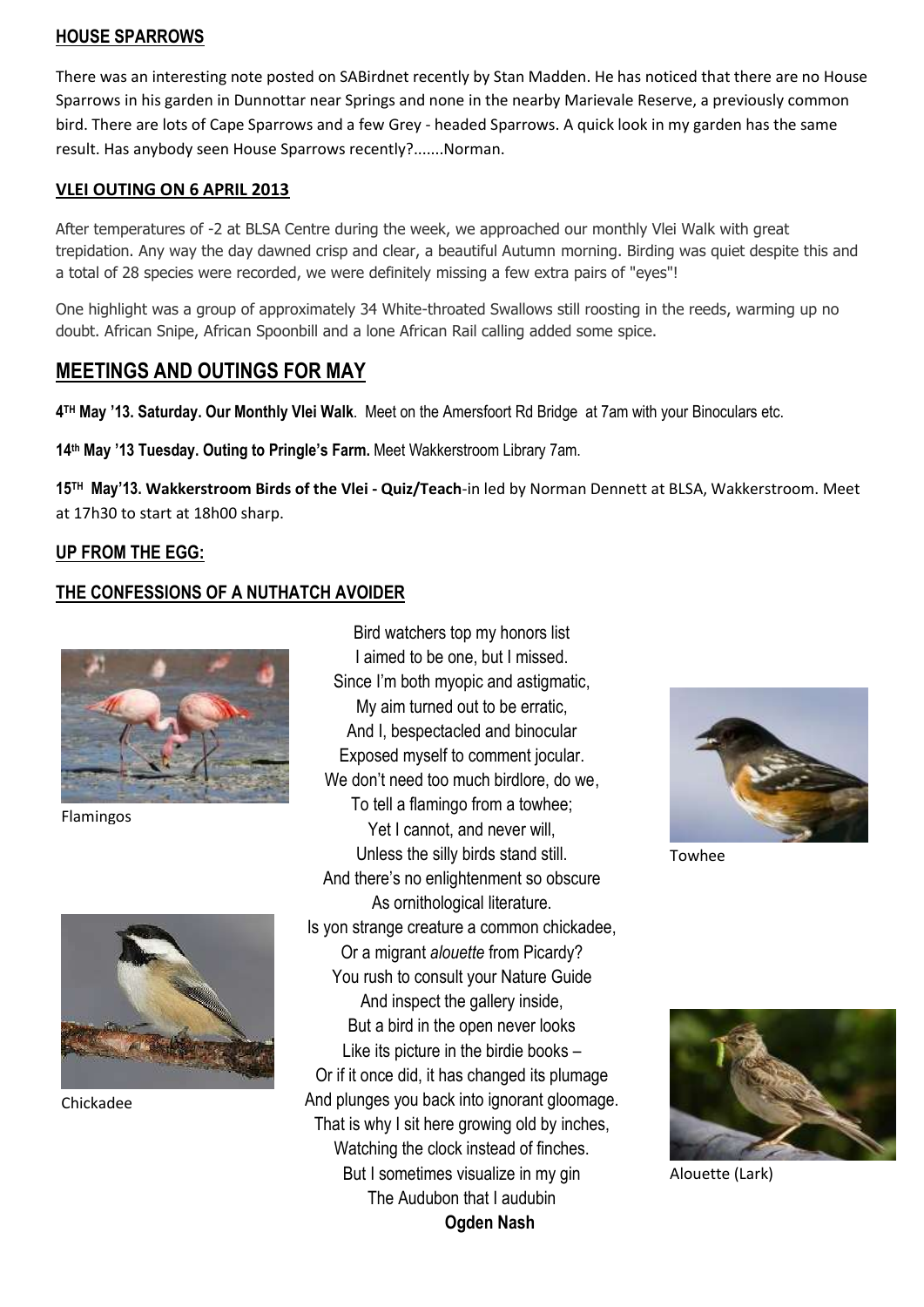# **BACK PAGE**

On the back page of this Newsletter we have placed the WBC Information pamphlet which was originally produced to be included in the "Flip File" that each B & B owner etc. is encouraged to have in their premises. The File contains lots of information about Wakkerstroom and the intention of our pamphlet is to tell visitors about our Club and how we can be contacted etc.

If you would like a copy please feel free to use this one or we will be very happy to supply you with additional copies if required. We can also supply them laminated if needed.

# **OUTREACHING**

Your committee has been making overtures to bird clubs around us with the view of promoting interest in birding in Wakkerstroom. We're also interested in clubs who are making visits to us now and in the future. If you have any contacts of clubs, please let us know.

One such club is Birdlife Zululand who is here from 19 April up to 21 April. We hope we'll get together with them, even it is a joint trip to the Vlei. Should you wish to welcome them, they can be found at Birdlife SA's premises outside the village.

# **BIRD OF THE MONTH**

# **African (previously Ethiopian) Snipe.**

#### **General**



The African Snipe belongs to the large family of Scolopacid waders which includes Turnstones, Sandpipers, Knots, Greenshanks, Ruffs and several others. Of the 35 species in the family occurring in southern Africa, only the African Snipe breeds here. Their bills may be short or long, usually slender, straight, decurved or slightly recurved.

**Description:** Size medium, bill more than twice the length of the head, an excellent guide to field identification. The back is boldly streaked buff on a much darker brown, sides of belly and chest striped. Face prominently striped, sometimes with a pale buffy wash. Usually secretive but fairly common on the wetland. The call has been likened to the sound made on pulling ones foot out of mud! (See Breeding.)

**Status:** Locally common resident, nomadic at temporary waters.

**Scientific Name:** Gallinago – Latin – a Woodcock, nigripennis, also Latin – black wing.

**Habitat:** Vleis, marshlands, sewage ponds, all altitudes in South Africa but absent from the dry west.

**Food:** Insects, worms, molluscs, crustaceans.

**Breeding:** Usually mid-winter in southern Africa, nest is a well concealed pad of dry grass, usually near or in the edge of a marsh. Usually 2 olive green to greenish brown eggs are laid. This iconic bird's trademark is the male's territorial/courtship flight display, a deep stoop of some 30-40 metres in which he spreads his tail feathers in a broad "fan", causing the stiff feathers to protrude almost at right angles to the body. The resulting noise from his speed and airflow over these stiffened feathers is called winnowing, or more commonly, drumming. It can be performed in the mornings, late afternoons or on moonlight nights.

**Conservation:** Considered "Not Threatened". A popular bird with hunters until the 1940's but there is no record of ringed birds being shot by hunters since 1972.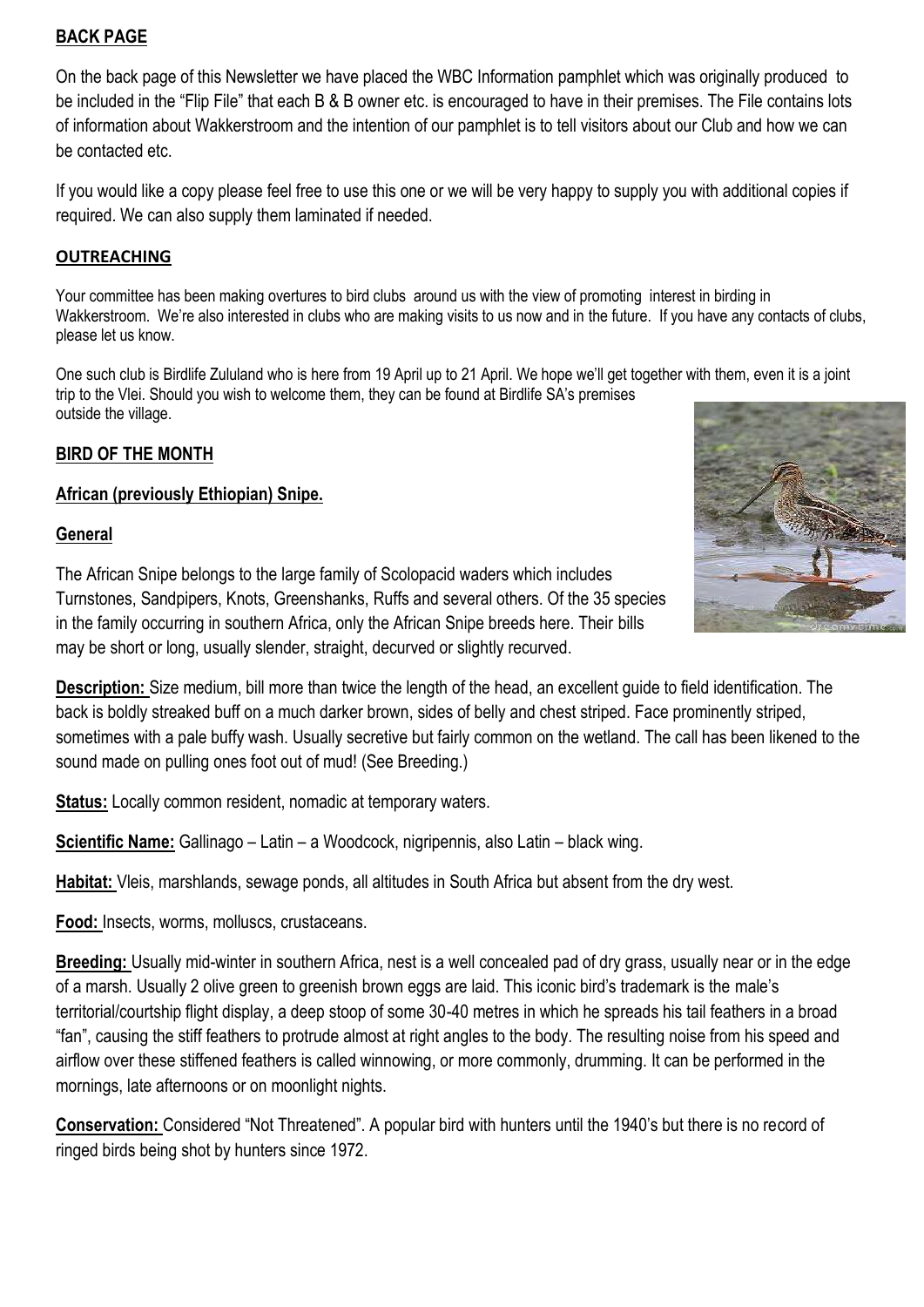#### **MIGRATION OF THE AMUR FALCON**

Birdlife Northern Natal tells us that the female falcon which has been fitted with a transmitter is now flying over Somalia on her epic journey to Upper Mongolia. We're all hoping that she survives her seventh trip.

Go well, little falcon!

# **A FUN LOOK AT FAMOUS BIRDING SURNAMES ASSOCIATED WITH WAKKERSTROOM (SOMETIMES SOMEWHAT TENUOUSLY) by JOHN McALLISTER**

Undoubtedly the most famous birding name associated with Wakkerstroom is that of **J Austin Roberts** (1883-1948). For those of you who still do not recognise the name he is the "Roberts" of *Roberts' Birds of southern Africa*. His father was the Anglican Vicar at St Marks' Church here in the village in the early  $20<sup>th</sup>$  Century and he collected many of his bird specimens in the area including Rudd's and Botha's Larks. He also collected birds and mammals on the farm Tafelkop where the club has often birded and where the near mythical butterfly, *Dingana alaoides*, is to be found.

Other famous people, not birders, who worked on Tafelkop include FitzSimmons, who wrote the first comprehensive book on southern African snakes that I know of and the Hemming brothers who authored the *South African Red Data Book – Butterflies*. Acocks, who wrote *Veld Types of South Africa* also worked here and included photographs of the farm in his book. Birds named after Roberts include Roberts's Warbler (also known as Roberts' Prinia or Briar Warbler) which is endemic to the Eastern Highlands of Zimbabwe, a subspecies of Fawn-coloured Lark which is found in eastern Botswana, south-western Zimbabwe and north-eastern South Africa, a subspecies of Grey Penduline Tit which occurs from south-eastern Kenya to north-eastern Zambia, Malawi and northern Mozambique and allegedly a subspecies of Mountain Parakeet found in northern Peru. I must say that I find the last one a bit hard to accept as I can find no connection between Roberts and Peru, but maybe someone has access to better info than me.

Another famous South African who has a connection to Wakkerstroom and has given his name to one of our very special birds is **General Louis Botha** (1862-1919) whose farm was just north of Perdekop on the road from Volksrust to Standerton. His house is still lived in today so visits to the house are unfortunately not possible. Roberts named Botha's Lark after him.

Many of you have visited the Pringle's farm at Tafelkop and marvelled at the many Yellow-breasted Pipits and the wonderful wildflowers to be found on the farm. Well apart from this and all the past research that has been conducted here John Pringle may be related to **Colonel Sir John Wallace Pringle** (1863-1938) who was the Chief Inspector of Railways in Uganda from 1891 to 1892. Just what his connection to birds in East Africa was is uncertain, but Pringle's Puffback of north-eastern Tanzania, Kenya, Ethiopia and east-central Somalia was named after him by Sir Federick John Jackson who collected birds in the area.

Some of you may remember David and Wendy Whitehead who used to live at Rudd's Hill just outside Wakkerstroom on the Piet Retief road. David was the grandson or perhaps great nephew of **John Whitehead** (1860-1899), an intrepid British explorer who collected birds in Borneo, the Philippines and the island of Hainan in the South China Sea. He also wrote *Explorations of Mount Kina Balu, North Borneo*. He may have been the first European to reach the summit of this Bornean Mountain which now features on the itineraries of all the birding tour companies visiting the area. Whitehead has no fewer than eight bird species and another eight subspecies of birds named after him. Not surprisingly these are, in the main, from Borneo and the Philippines .

Our illustrious Chair, Brian Guerin, also has a possible relative in **Felix Edouard Guerin-Meneville** (1799-1874). Felix was a French entomologist who is perhaps best known for introducing silkworm breeding to France. He was also responsible for the first scientific description of Rouget's Rail which is found in Ethiopia and Eritrea. He seems to have been something of an all-rounder, with scientific papers on plants, insects and others to his name. There is also a Felix-Edouard Guerin-Meneville Collection of Crustacea at the Academy of Natural Sciences, Philadelphia. A Colombian/Venezuelan hummingbird, Guerin's Helmetcrest, now known as the Bearded Helmetcrest, with the scientific name *Oxypogon guerinii*, was named after him.

The Club's Treasurer does not escape Scot-free either. **Sir John Barrow** (1764-1848) was Secretary to the Admiralty and a founder of the Royal Geographic Society and a great advocate of Arctic exploration. Swainson, of Spurfowl fame, named Barrow's Goldeneye, a sea-duck of sub-arctic North America and Iceland, after him. Our Barrow's Bustard or Southern White-belled Korhaan (now relegated to a subspecies of the more widespread White-bellied Bustard) was somewhat incongruously named after him by John Edward Gray (of Gray's Lark fame), an ornithologist at the British Museum in London. Many geographical features in the North-west Passage such as Barrow Point in Alaska and Barrow Strait between Somerset and Cornwallis Islands in Arctic Canada are named after him.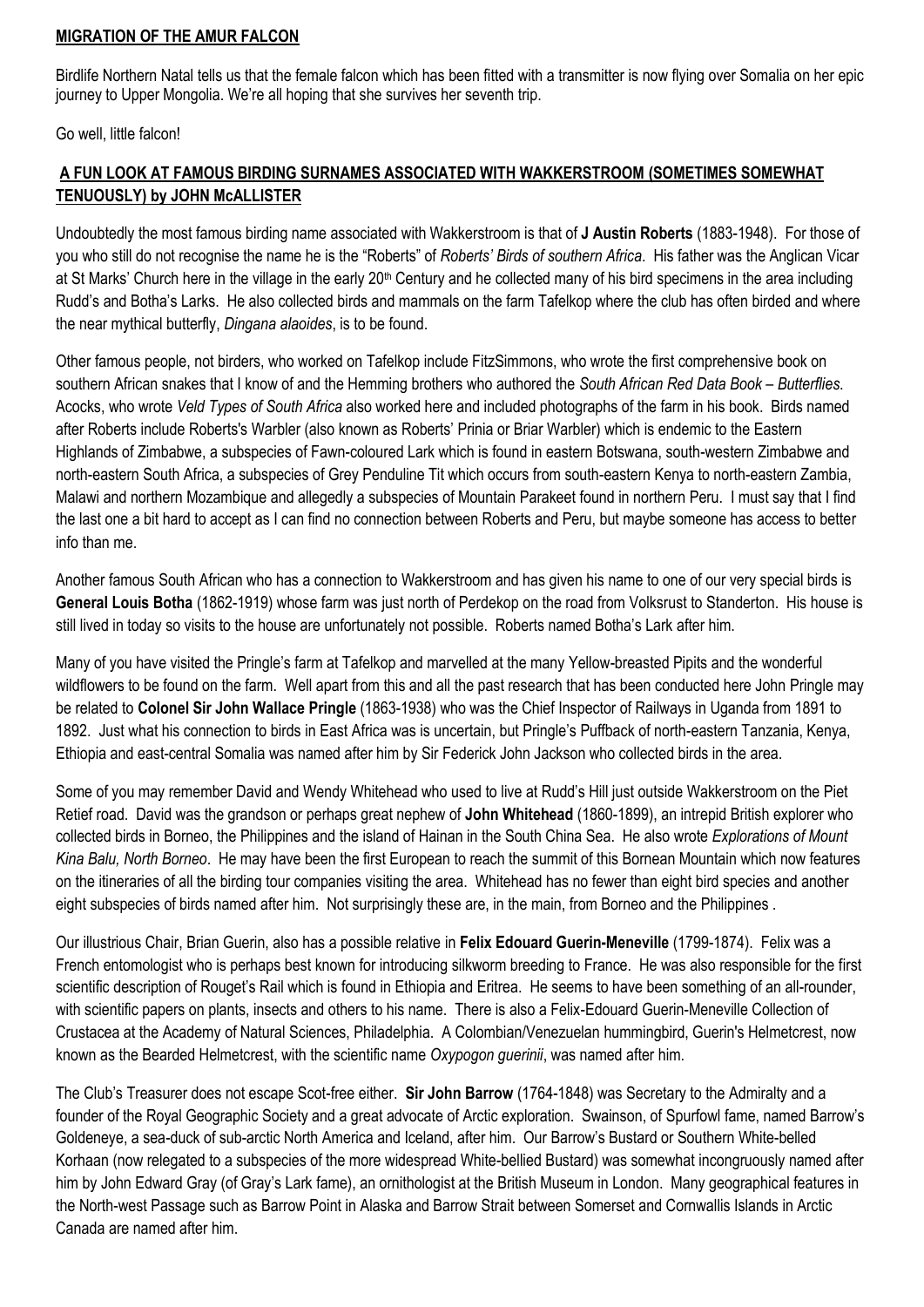The village's resident ornithologist, Patrick Benson, may or may not be related to **Constantine Walter Benson** (1909-1982) who collected in central Africa for over 30 years. Benson's Rock-thrush of Madagascar was named after him. Probably the best known books published by Con Benson as he was known are the *Birds of Zambia* co-authored by Richard Brooke and others, published in 1971 and *Birds of Malawi* co-authored by his wife, Mary Benson. He is also said to have tasted all the specimens he collected – apparently turacos were the best while owls tasted pretty bad!

#### **MESSAGE FROM BIRDLIFE SA, WAKKERSTROOM**



# **Giving Conservation Wings**

When you are out birding, it would be appreciated if you could record the following species and their location and complete the sighting template found on the laptop at the Crow's Nest. Any other interesting sightings are also welcome.

> All three species of crane, White-bellied and Blue Korhaan, Southern Bald Ibis, Secretary Bird Ground Woodpecker, Rudd's and Botha's Larks Yellow-breasted Pipit, Grass and Marsh Owls White Stork and Cape Vulture

Thank you for your time and contribution. All sightings will be registered on a weekly basis with ADU on the My Bird Patch programme. This information is used for EIA's and sensitivity mapping. Your contribution counts!

# **Feel free to visit us at the BirdLife South Africa Wakkerstroom Tourism and Education Centre or contact us if you require any information or assistance**

Andre – 084 396 6853 / [andre.steenkamp@birdlife.org.za](mailto:andre.steenkamp@birdlife.org.za) Kristi – 083 227 0128 [kristi.garland@birdlife.org.za](mailto:kristi.garland@birdlife.org.za)

Happy birding and we hope to see you again soon

| <b>WNHA</b>          | <b>Wakkerstroom Bird Club</b> | <u>EWT</u>         |
|----------------------|-------------------------------|--------------------|
| <b>Rupert Lawlor</b> | <b>Brian Guerin</b>           | <b>Glenn Ramke</b> |
| .                    | .                             |                    |

 **[rupert@lawlor.co.za](mailto:rupert@lawlor.co.za) [bguerin@nelweb.co.za](mailto:bguerin@nelweb.co.za) [glennr@ewt.org.za](mailto:glennr@ewt.org.za)**